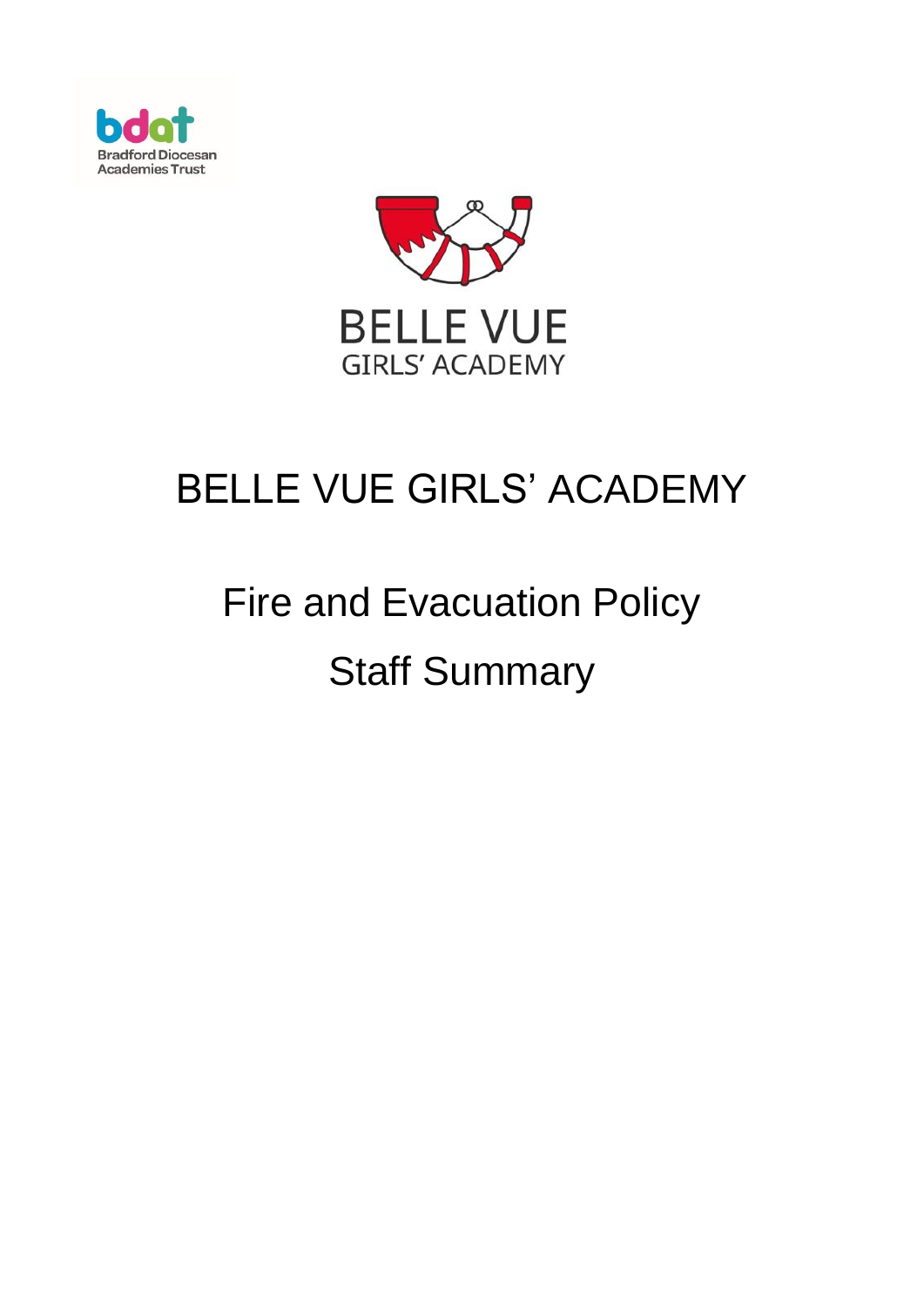#### **Assembly Point:**

When the fire alarm sounds, students will be escorted to Zara Sports Centre by their teacher. Students will line up in teaching groups with their teacher. **See Appendix 1**

#### **When the alarm sounds:**

Close all windows and make any equipment safe. Tell the students to leave coats and bags in the classroom but take any valuables with them.

If an exit is blocked, staff and students should proceed to the nearest available exit.

Any staff not directly involved with a teaching group should supervise students walking down to the fire assembly area, making sure they do so in an orderly manner.

Pastoral Managers, HoY, HoF and SLT should assemble with their linked year group.

#### **Students/Staff & Visitors with Special Needs:**

Students and staff with mobility, hearing or visual impairments will have personal evacuation plans agreed following discussions with the SEND Co-ordinator, School Nurse and Academy Business Leader. Individual members of staff will be identified to be responsible for accompanying them to a place of safety. Currently the place of safety is in the playground, at the front of the school, near to the main gates. Visitors into school with perceived mobility problems will be escorted to the place of safety by the person responsible for them during their visit.

#### **Fire Sweepers:**

Fire Sweepers will sweep designated areas of the building and report that those areas are clear to the Academy Business Leader.

#### **After the Drill:**

Students will be dismissed in an orderly manner by the Senior Leaders and return to the building escorted by their teacher.

Any problems, especially blocked exits, inaudible alarms, should be reported to the Academy Business Leader.